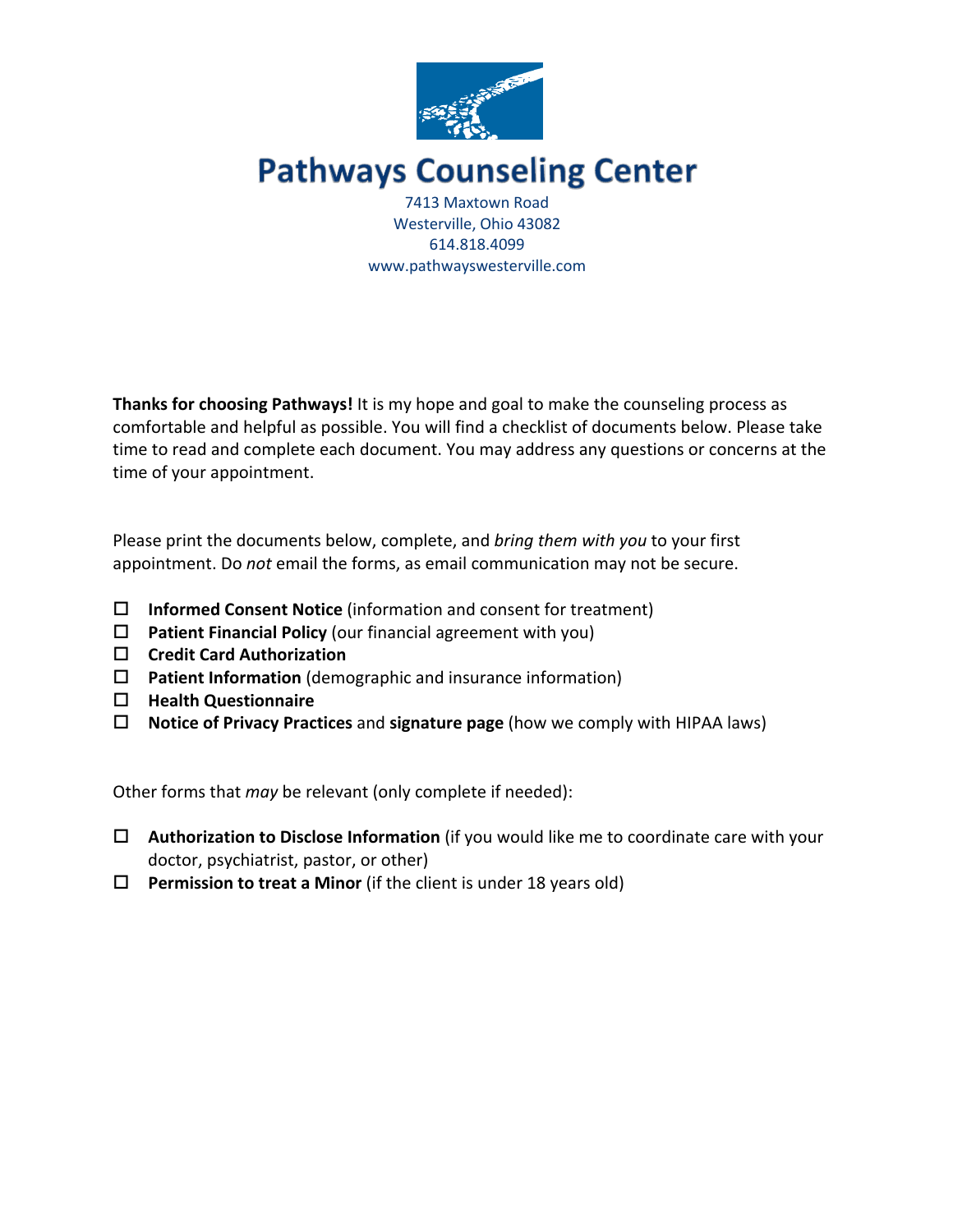

## **Informed Consent Notice**

Welcome to Pathways! My goal is to provide you with quality mental health care. Before you begin counseling, there are some things that you ought to know. Legally, this information is called "*Informed Consent*." It will help you understand what you can expect from Pathways, and some limitations.

#### **The nature of Counseling**

Counseling is a collaboration between you and your counselor for the purpose of addressing personal, relational, or mental health problems. At the beginning of your counseling work, I will create a treatment plan with you. We will discuss what you would like to change, how we can change it, how we will know we are succeeding, and how long it will take. We will periodically review the plan to see if it needs to be updated.

Pathways' counselors have competency in treating a wide range of issues. However, if I believe your case requires knowledge I do not have, I may refer you for consultation with someone with specialized training. I will discuss any such referral with you before I act.

#### **Benefits & Risks of Counseling**

Counseling is not always easy. Your treatment may involve discussing unpleasant aspects of your life, which may lead to feelings of sadness, guilt, anger, frustration, loneliness or anxiety. You also might experience increased conflict with friends, coworkers, or family members. On the other hand, counseling has been shown to have benefits. Treatment often leads to better relationships, solutions to problems, and reduced feelings of distress. Your individual results will depend on a number of factors, we cannot guarantee a specific outcome. However, we will do our best to help you reach your goals.

#### **Emergencies**

Pathways is not a 24-hour emergency facility. If a crisis situation should arise, please dial 911, go to the nearest hospital ER, or contact one of the following:

Delaware-Morrow Helpline, 211 or 800.684.2324 Franklin County Netcare, 614.276.2273 OSU Medical Center, 614.293.8333 Suicide Prevention Hotline, 800.273.8255

7413 Maxtown Road Westerville, OH 43082 Phone: 614.818.4099 Fax: 614.818.4096

Please also call me and leave a detailed message to make me aware of your situation; I will work diligently for your safety and wellbeing.

#### **Confidentiality**

All of our work together (our conversations, your records, and any information that you give us) is protected by something called "*privilege*." That means the law protects you from having information about you given to anyone without your permission. At times, you may choose to allow us to disclose privileged information. This permission will be given in writing and you will specify what can be shared with whom. I will honor your privilege except in cases where breaking confidentiality is a professional or legal mandate, including the following:

- 1. *If we believe there is a risk that you might harm yourself or someone else*. If you are threatening to hurt yourself or someone else, I am obligated to do what I can to keep that from happening. This may includes contacting a family member, civil authorities, or the intended victim to give them the opportunity to protect you or themselves.
- 2. *If we have cause to believe that you are abusing children, elderly, or disabled people*. It is my duty to report actual or suspected child abuse or neglect. I am also obligated to notify the authorities in cases of abuse or neglect of vulnerable adults, including the elderly, infirm, or mentally or physically disabled.
- 3. *In cases of a court order*. If you become involved in any lawsuit in which your mental health is an issue, the court or lawyers may subpoena your information from us. Similarly, you would lose the protection of privilege if you file a lawsuit against me or Pathways, or if you file a complaint with the State of Ohio Counselor, Social Worker, and Marriage & Family Therapist Board (CSWMFT Board). In such cases, your information would be subject to review by the court or the board.
- 4. *When you want your insurance company to reimburse me for counseling service*s. As in medical care, your insurance company may require us to provide clinical information, including, but not limited to, your diagnosis, symptoms, progress, and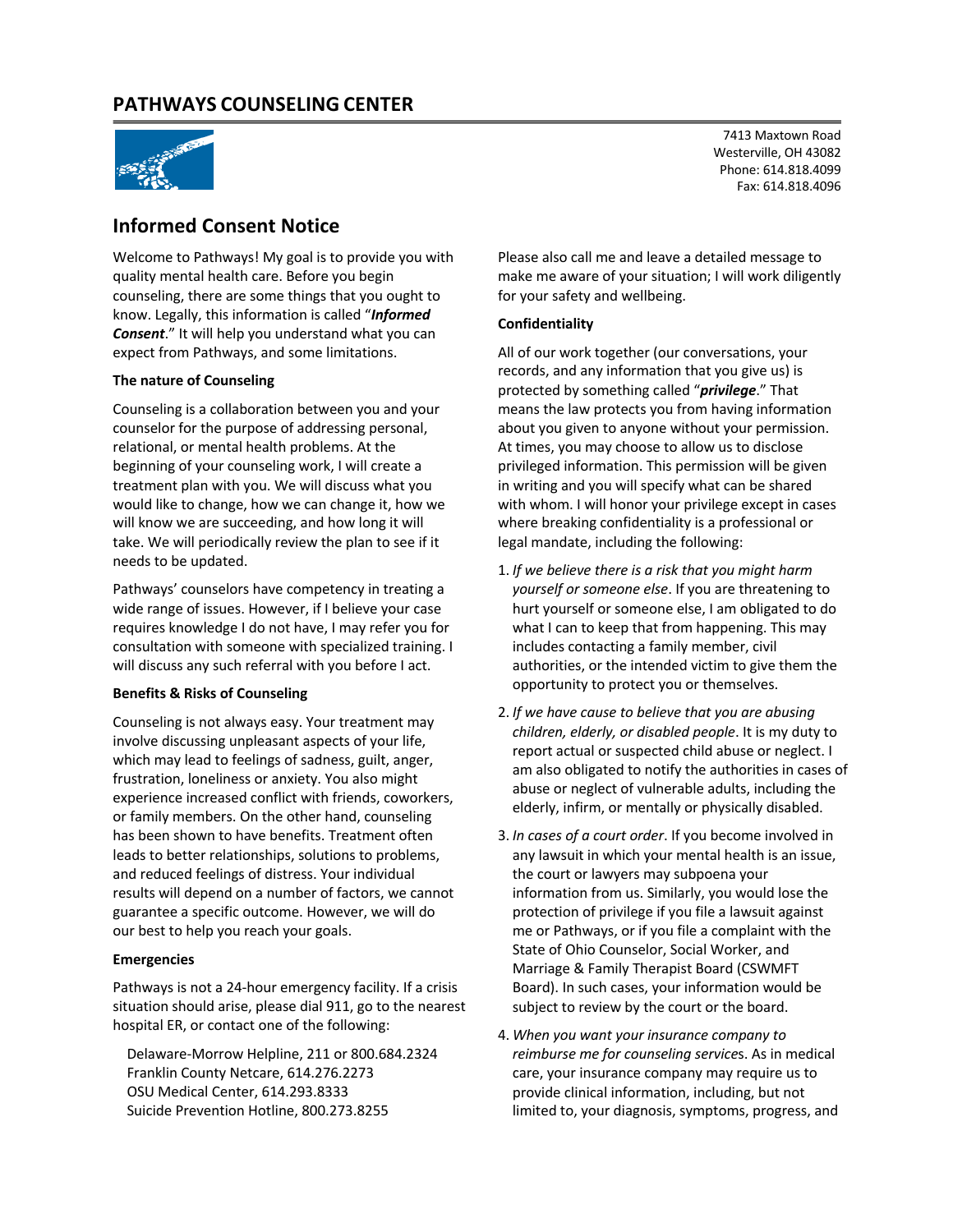7413 Maxtown Road Westerville, OH 43082 Phone: 614.818.4099 Fax: 614.818.4096

the day and time of your visits. Any diagnosis made will become part of your permanent insurance record. Please note that your insurance company is *not* under the same confidentiality obligations that I am under.

#### **Our Office Policies**

Counseling sessions are typically scheduled for 60 minutes, and we must end each session promptly. Future appointments are generally scheduled at the end of each counseling session.

Payment is expected at the time of your appointment. I accept credit/debit/HSA cards, cash or checks (made payable to "Pathways Counseling Center").

The fee schedule for my services is as follows: \$150 for initial intake and \$135 for each 60-minute session thereafter. Sliding scale fees are available on a limited basis, based on financial need. Typically, I do not charge for a phone consultation of 10 minutes or less.

Our telephone is answered 24 hours/day by an electronic answering system. During business hours (9am-5pm M-F), we check messages regularly, and we return phone calls the same day whenever possible. We do not check office messages on weekends or after 5pm on weekdays. If you have an emergency outside our scheduled office hours, please follow the instructions in the "emergencies" section of this form.

Please provide me with 24 hours notice if you need to

\_\_\_\_\_\_\_\_\_\_\_\_\_\_\_\_\_\_\_\_\_\_\_\_\_\_\_\_\_\_\_ \_\_\_\_\_\_\_\_\_

cancel or reschedule an appointment. If you miss a scheduled appointment, it keeps other clients from benefitting from that opening, and a fee will be charged for the missed session or late cancellation. Please note that insurance will not pay for missed sessions. Our returned check fee is \$35.

If you have missed a scheduled appointment and you have no future scheduled visits and do not call our office within 10 business days, your counselor will accept that as your notice that you have terminated this agreement and wish to discontinue counseling.

Pathways is happy to accept your insurance and to file claims on your behalf, if I have a contract ("in network") with your insurance provider. I may also file an "out of network" claim with your insurance provider. Any amount that is your responsibility (e.g. deductible, copay, or coinsurance) is due at the time of your visit. If there is a problem collecting payment from your insurance company, you remain responsible for the full fee for each session. If we have not received payment from your insurance company within 60 days, we will bill you directly for past and ongoing visits. In such a case, Pathways will provide you with the information needed for you to pursue the issue with your insurance carrier.

For billing questions, please contact our administrator at 614.818.4099.

I have read this Informed Consent Notice and fee agreement. I understand it and agree to the terms described. I also understand that I may request a copy of this agreement if I choose to do so.

--------------------------------------------------------------------------------------------------------------------------------------------------------

| Client name (please print)               | Client Signature                    | Date |
|------------------------------------------|-------------------------------------|------|
| Parent/ Responsible Party (please print) | Parent/ Responsible Party Signature | Date |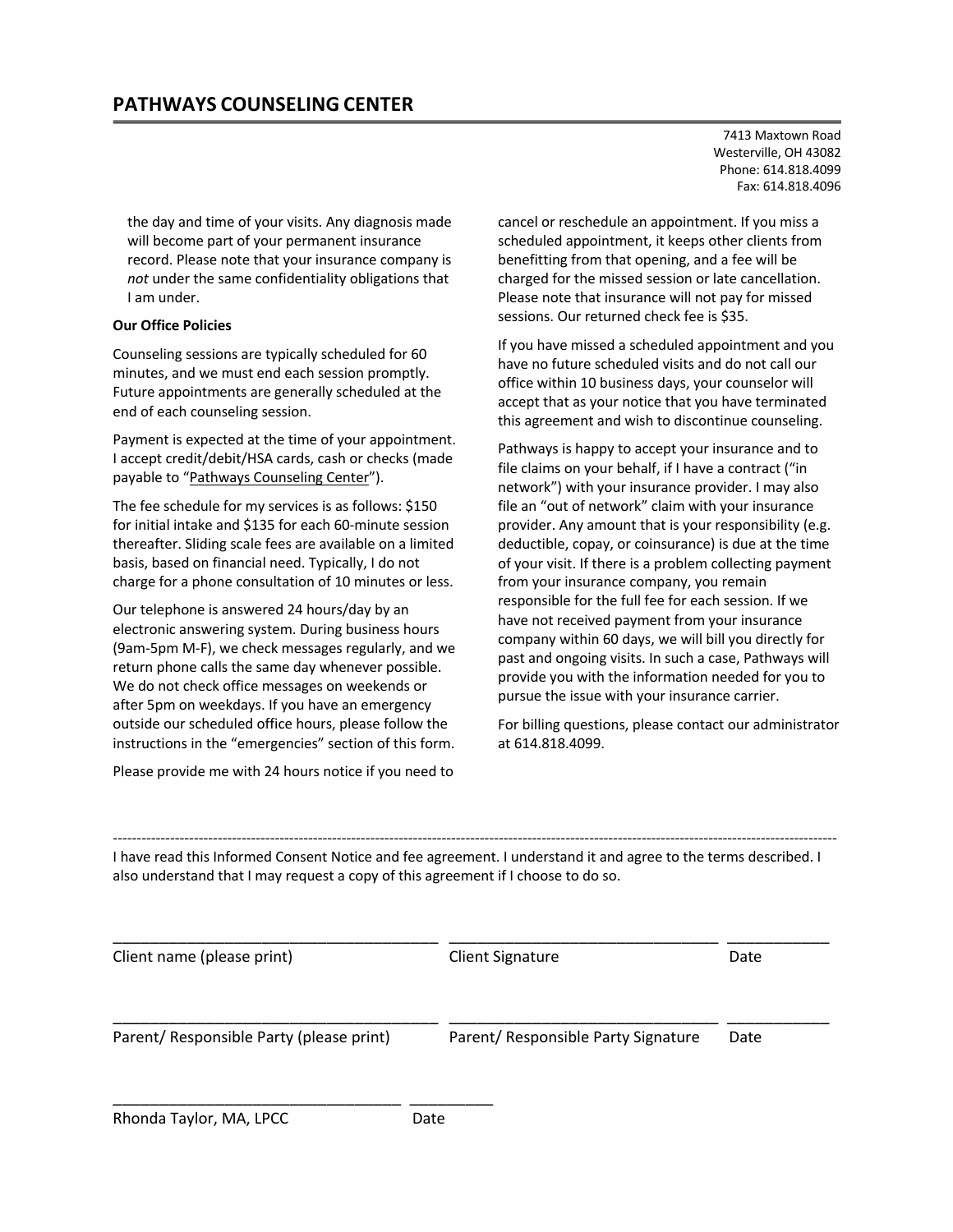## **PATIENT FINANCIAL POLICY**

Thank you for choosing Pathways Counseling Center! We are committed to your wellbeing and hope our services will help in your path to change, restoration, and healing. We recognize the need for clarity regarding billing, insurance, and payments. The following is a statement of our financial policy, which all patients must read and sign prior to their first appointment.

#### **INSURANCE COVERAGE**

Our counselors work with many insurance companies. In the event that your insurance does not cover your treatment within a 90-day time period, your balance will be transferred to you or your guarantor for payment. Please be aware that your coverage depends on your specific insurance plan. Due to numerous rules with different insurance companies, it is not possible for us to always know when your insurance company may disallow payment for a service. It is your responsibility to find out what services your insurance covers and what will be your financial responsibility. If your insurance requires a referral from a physician or psychiatrist and this authorization is not provided, you will be asked to reschedule your appointment and pay for your visit at the time of service.

#### **I understand that I am responsible to find out what my insurance covers and what will be my financial responsibility. I will be responsible for any amounts not covered.**

**Initials \_\_\_\_\_\_\_\_\_\_**

We must emphasize that our relationship is with *you*, and *not with your insurance company*. While we will work with your insurance company to process claims, it is your responsibility to:

- provide correct information about your insurance company
- verify your eligibility for coverage at the time of service
- address any claims your insurance company denies.

While we will file insurance claims as a courtesy to our clients, all charges are ultimately your responsibility. You must notify us of any insurance changes before your visit.

#### **I understand that I am responsible to provide accurate insurance information, to verify my coverage, and to address any insurance denials. I understand all charges are my responsibility.**

**Initials \_\_\_\_\_\_\_\_\_\_**

Pathways is committed to providing the best treatment for our clients, and we charge what is usual and customary for our area. If your insurance applies any portion of your charge to your annual deductible, copay, or coinsurance, that portion is your responsibility and is due at the time of service. If we are outside your provider network, please check with your insurance regarding out-of-network benefits and coverage. It is your responsibility to understand your coverage.

#### **I understand that I am responsible for payment of all deductible, copay, coinsurance, and out-ofnetwork amounts at time of service.**

**Initial \_\_\_\_\_\_\_\_\_\_**

#### **MISSED APPOINTMENTS**

In order to provide the best possible service and availability to all our clients, we ask that you keep your appointments as scheduled. We understand that illness or other circumstances may occur, and we ask that you notify us as soon as possible if you need to cancel or reschedule an appointment. We require a minimum 24-hour notice to cancel or reschedule an appointment. If you miss an appointment or cancel with less than a 24-hour notice, you will be charged \$100 for the missed session or late cancellation. This fee is not covered by insurance, and it will need to be paid before your next appointment.

**I understand that I am responsible to pay any fees for missed sessions or late cancellations.**

**Initial \_\_\_\_\_\_\_\_\_\_**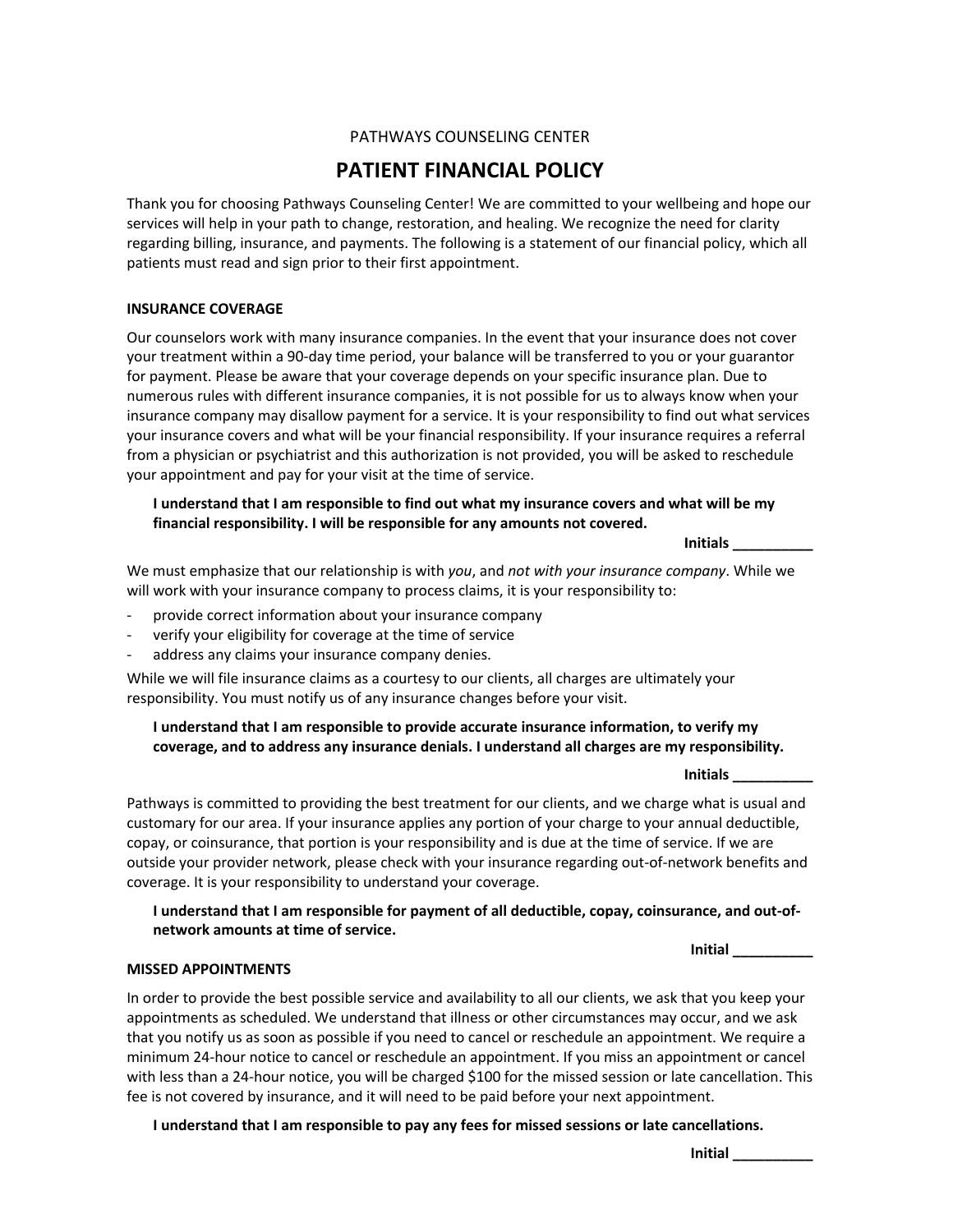#### **PAYMENTS**

**EXAMENTS**<br>We ask that clients pay any charges due at time of service. We accept cash, check, HSA cards, most debit cards, and most major credit cards. Regardless of your method of payment, we ask that you put a credit or debit card on file for payments. Card numbers are encrypted and not visible to our office once  $\frac{1}{2}$ entered. We reserve the right to use this card to pay any outstanding balance that may have accrued after 90 days. We will make a reasonable attempt to contact you before running your credit card for this purpose. Any returned checks are subject to a \$35.00 fee. Returned checks must be resolved before any future appointments can be scheduled. We reserve the right to refuse any personal check and to require a different form of payment at our sole direction.

**I understand that I am responsible to pay charges at time of service. If I accrue an unpaid balance, I understand that my credit card may be charged for this balance after 90 days.**

**Initial \_\_\_\_\_\_\_\_\_\_**

#### **MINORS**

Unaccompanied minors will not be seen without proper paperwork signed by a parent or guardian, except as allowed by Ohio law. Depending on circumstances, your counselor may require a parent or guardian to be present during counseling sessions. Parents or guardians of minors are responsible for payment of any fees not covered by insurance for a minor.

#### **CREDITS AND SMALL BALANCE WRITE-OFFS**

Occasionally an overpayment is made, and a refund is due to the client. Credits will be applied to existing balances or future services already scheduled. If after 90 days a credit still exists and there are no future services scheduled, credit balances over \$5.00 will be refunded. Similarly, any balance under \$5.00 due to the practice will be written off after 90 days if no future services are scheduled.

#### **ACCOUNT DELINQUENCY AND CREDIT REPORTING**

Our office makes every reasonable effort to collect payment from insurance companies and clients. Once these efforts are exhausted, we may report unsatisfied accounts to a collection agency of our choice for payment and credit reporting. Before an account is sent to collections, any unearned adjustments may be reversed. Additional expenses, usually 35% of the amount sent to collections, are incurred for collection services, and this amount will be added to a client's balance. Unresolved accounts may be referred to court mediation. If you have an account that is referred to our external collection agency, your credit may be negatively affected.

**I understand that if my account is sent to collections, I will incur additional expenses, usually 35% above my original balance due, and that it may negatively affect my credit rating.**

**Initials \_\_\_\_\_\_\_\_\_\_**

*I have read this financial policy and have had the opportunity to ask questions about it. I understand and agree to the financial policy.* 

\_\_\_\_\_\_\_\_\_\_\_\_\_\_\_\_\_\_\_\_\_\_\_\_\_\_\_\_\_\_ \_\_\_\_\_\_\_\_\_\_\_\_\_\_\_\_\_\_\_\_\_\_\_\_\_\_\_\_\_\_\_\_\_\_\_\_ \_\_\_\_\_\_\_\_\_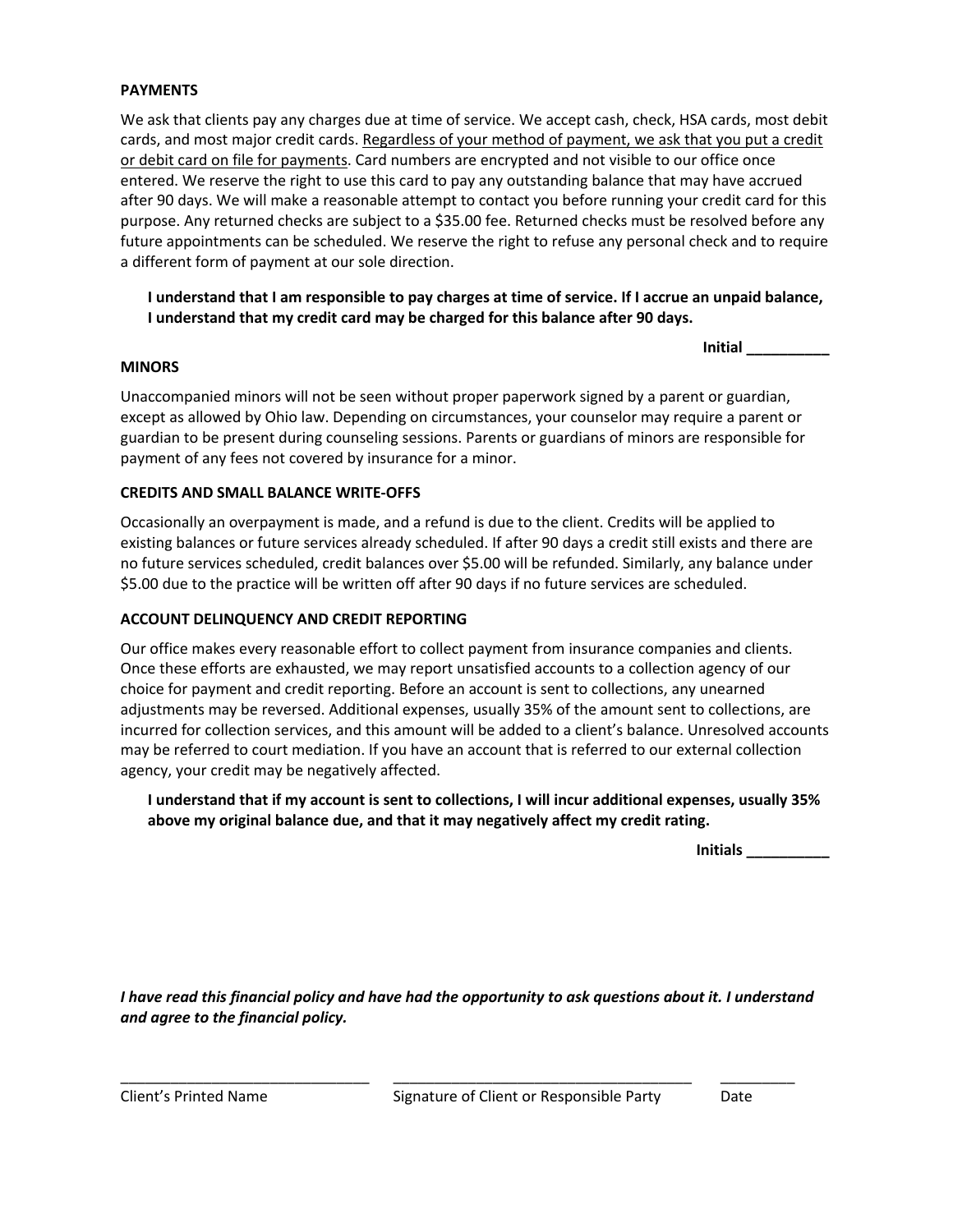### **PATHWAYS COUNSELING CENTER PATHWAYS COUNSELING CENTER**



7413 Maxtown Road Westerville, OH 43082 Phone: 614.818.4099 Fax: 614.818.4096

7413 Maxtown Road (1982)

## **Credit Card Authorization**

I give my permission for Pathways Counseling Center to use my credit card (information below) in payment of fees-for-service. This card is not authorized for any other use. This record will be destroyed or returned to me when counseling services are terminated.

Once entered, credit card information is encrypted and is unable to be seen by Pathways employees, except for the last 4 digits of the card number for identification purposes. I understand that I will receive an email notification any time my card is charged, to the email address I provide.

# **Credit Card Information:**

| Name on card       |              |  |
|--------------------|--------------|--|
| Card number        |              |  |
| Expiration MM / YY | 3-digit code |  |
|                    |              |  |

\_\_\_\_\_\_\_\_\_\_\_\_\_\_\_\_\_\_\_\_\_\_\_\_\_\_\_\_\_\_\_\_ \_\_\_\_\_\_\_\_\_\_\_

Signature of responsible party **Date**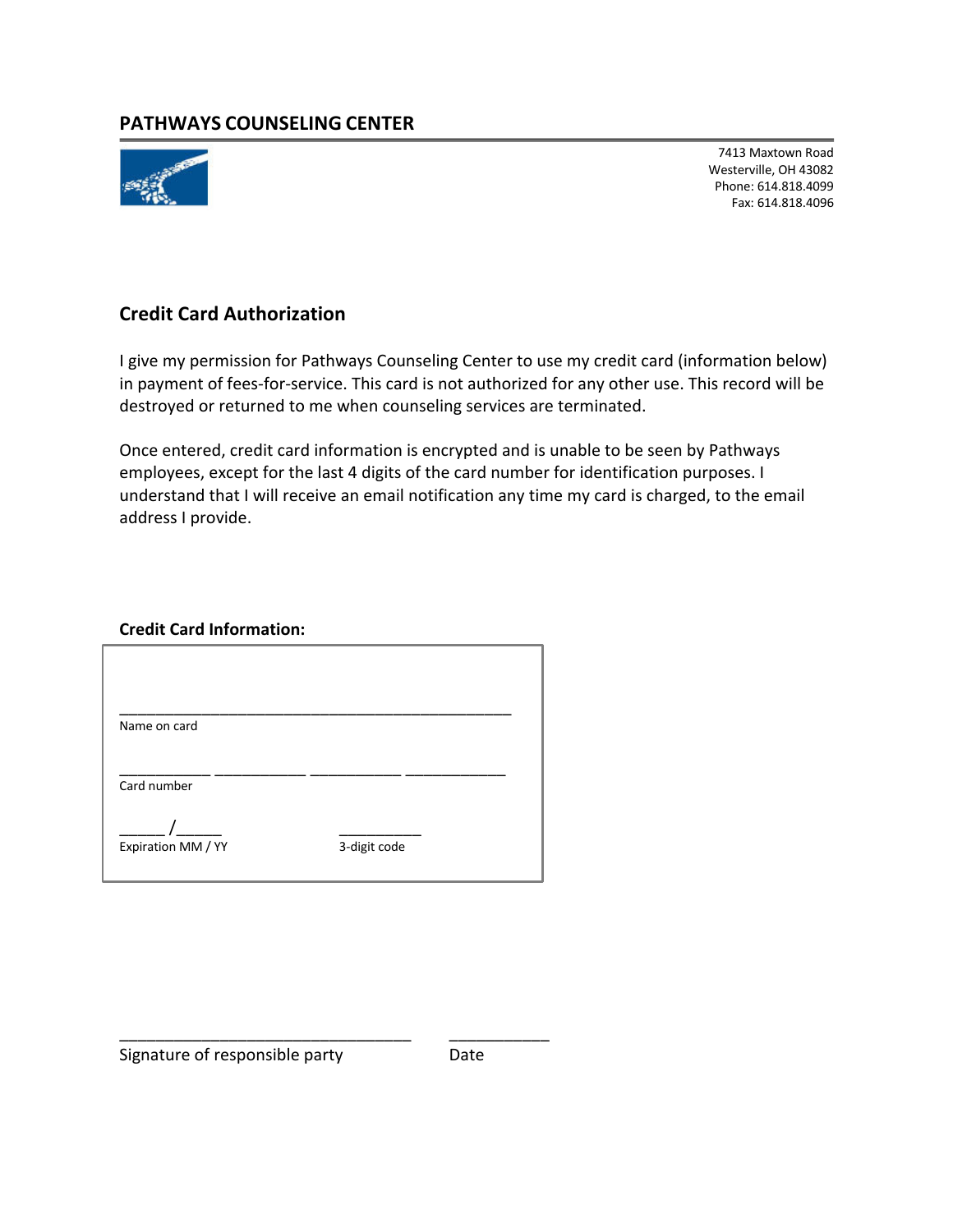

**PATHWAYSING COUNSELING CALL 218 Maxtown Road, Westerville, Ohio 43082**<br>CALL 818 4000 Main 10 CALL 818 4006 Fax 1.2 in **PATHWAYS COUNSELING CENTER**<br>
7413 Maxtown Road, Westerville, Ohio 43082<br>
614.818.4099 Main • 614.818.4096 Fax • info@pathwayswestervi 614.818.4099 Main • 614.818.4096 Fax • info@pathwayswesterville.com o14.818.4099 Main • 614.818.<br>www.pathwayswesterville.com

## **CLIENT INFORMATION SHEET**

|                                                                                                 |  | Permission to call & leave message at: 0 Home 0 Mobile 0 Work 0 Email 0 Other: _______________________________                                                                                                                                                                                                                                                                                                                       |
|-------------------------------------------------------------------------------------------------|--|--------------------------------------------------------------------------------------------------------------------------------------------------------------------------------------------------------------------------------------------------------------------------------------------------------------------------------------------------------------------------------------------------------------------------------------|
|                                                                                                 |  |                                                                                                                                                                                                                                                                                                                                                                                                                                      |
|                                                                                                 |  | RESPONSIBLE PARTY □ Self □ Other (if insurance is through someone other than yourself, list their information below)                                                                                                                                                                                                                                                                                                                 |
|                                                                                                 |  | (Note: If client is a minor and parents are separated or divorced, parent bringing the child is considered the responsible party).                                                                                                                                                                                                                                                                                                   |
|                                                                                                 |  |                                                                                                                                                                                                                                                                                                                                                                                                                                      |
|                                                                                                 |  |                                                                                                                                                                                                                                                                                                                                                                                                                                      |
|                                                                                                 |  |                                                                                                                                                                                                                                                                                                                                                                                                                                      |
|                                                                                                 |  |                                                                                                                                                                                                                                                                                                                                                                                                                                      |
|                                                                                                 |  |                                                                                                                                                                                                                                                                                                                                                                                                                                      |
|                                                                                                 |  |                                                                                                                                                                                                                                                                                                                                                                                                                                      |
| <b>EMERGENCY CONTACT</b>                                                                        |  |                                                                                                                                                                                                                                                                                                                                                                                                                                      |
|                                                                                                 |  |                                                                                                                                                                                                                                                                                                                                                                                                                                      |
|                                                                                                 |  |                                                                                                                                                                                                                                                                                                                                                                                                                                      |
|                                                                                                 |  |                                                                                                                                                                                                                                                                                                                                                                                                                                      |
|                                                                                                 |  |                                                                                                                                                                                                                                                                                                                                                                                                                                      |
|                                                                                                 |  |                                                                                                                                                                                                                                                                                                                                                                                                                                      |
| PRIMARY INSURANCE □ None □ Insurance listed below □ Insurance through someone other than myself |  |                                                                                                                                                                                                                                                                                                                                                                                                                                      |
|                                                                                                 |  |                                                                                                                                                                                                                                                                                                                                                                                                                                      |
|                                                                                                 |  |                                                                                                                                                                                                                                                                                                                                                                                                                                      |
| the provider of services. Your signature also indicates liability for any balance due.          |  | We will bill your insurer directly for applicable services. Please remember that it is your responsibility to pay any deductible, co-pay or co-<br>insurance amounts. WE REQUEST THAT YOUR PORTION OF CHARGES BE PAID AT THE END OF EACH VISIT. Your signature authorizes release of<br>any medical information requested by the insurer in order to process insurance claims and payment of medical benefits to be made directly to |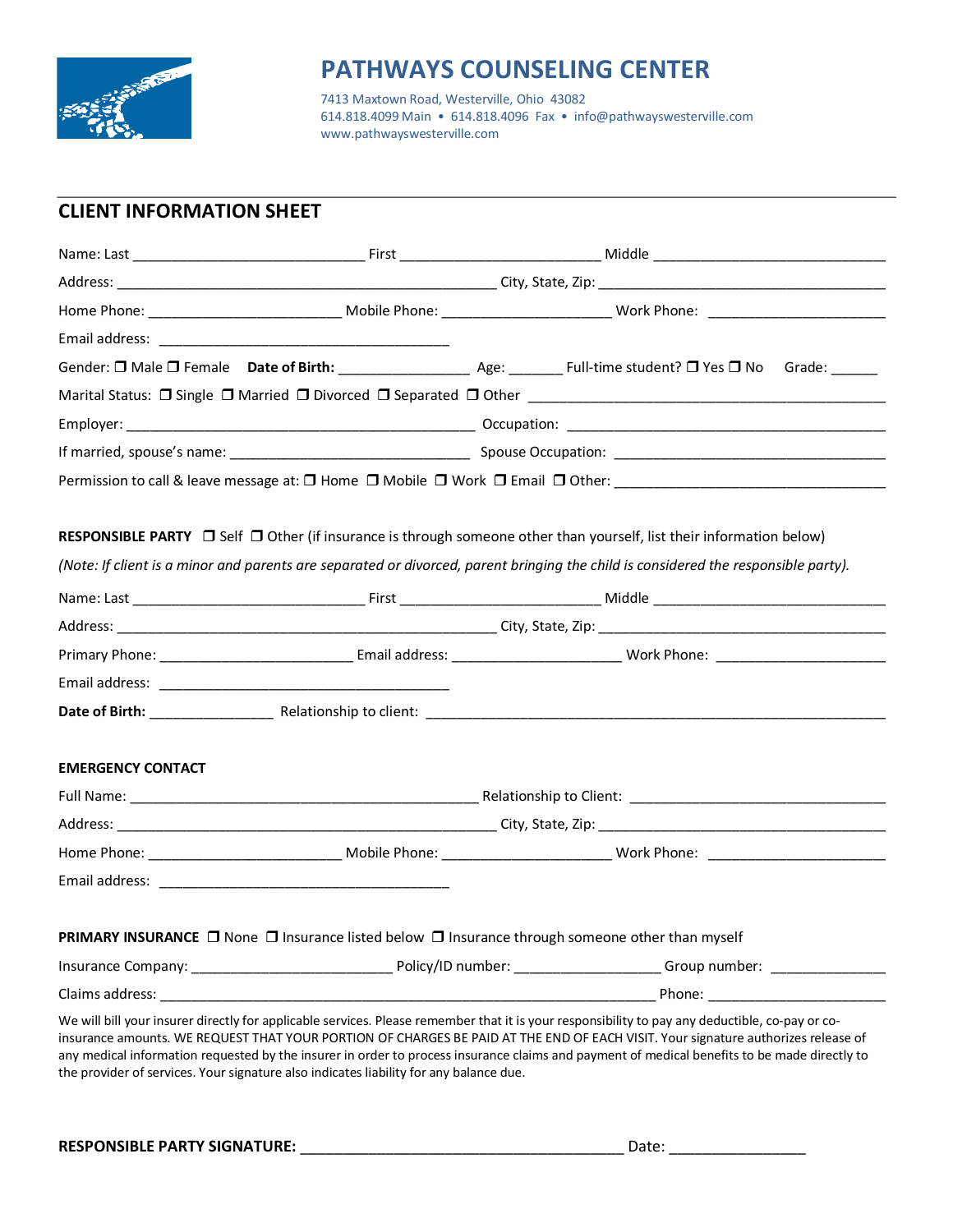#### **PATHWAYSING CONSERVERS HEALTH QUESTIONNAIRE HEALTH QUESTIONNAIRE**

|                                                                     |                                                                                                                                                                     | NAME:<br><b>TODAY'S DATE:</b>              |     |                                                                                                                                                                                                                                                     |  |
|---------------------------------------------------------------------|---------------------------------------------------------------------------------------------------------------------------------------------------------------------|--------------------------------------------|-----|-----------------------------------------------------------------------------------------------------------------------------------------------------------------------------------------------------------------------------------------------------|--|
|                                                                     |                                                                                                                                                                     |                                            |     |                                                                                                                                                                                                                                                     |  |
| <b>HEALTH HISTORY:</b>                                              |                                                                                                                                                                     |                                            |     |                                                                                                                                                                                                                                                     |  |
|                                                                     |                                                                                                                                                                     |                                            |     | Do you have any physical impairments or limitations which may require special accommodations, special arrangements,<br>or may affect your treatment (i.e. reading difficulties, hearing loss, vision loss, speech impairment)? $\Box$ No $\Box$ Yes |  |
|                                                                     | How would you describe the nutritional value and balance of your diet: $\Box$ Good                                                                                  |                                            |     | $\Box$ Fair<br>Poor                                                                                                                                                                                                                                 |  |
|                                                                     | Do you exercise regularly: $\Box$ No $\Box$ Yes If yes, please list type and frequency of exercise:<br>Symptoms in the past 6 months: (Please check all that apply) |                                            |     |                                                                                                                                                                                                                                                     |  |
| Headaches                                                           | Compulsions                                                                                                                                                         |                                            |     | Stomach / Bowel Distress                                                                                                                                                                                                                            |  |
| Depressed                                                           | Anxious                                                                                                                                                             |                                            |     | <b>Excessive Fears</b>                                                                                                                                                                                                                              |  |
| Crying<br><u> 1989 - Jan Barbara Barat, prima politik po</u>        | Worry                                                                                                                                                               |                                            |     | Periods of Overactivity                                                                                                                                                                                                                             |  |
| Guilt                                                               |                                                                                                                                                                     | Nervous                                    |     | Mood Swings                                                                                                                                                                                                                                         |  |
| Sleep Disturbance                                                   |                                                                                                                                                                     | Change in Appetite                         |     | <b>Eating Problems</b>                                                                                                                                                                                                                              |  |
| Low Self-esteem                                                     |                                                                                                                                                                     | Social Withdrawal                          |     | Irritable / Temper                                                                                                                                                                                                                                  |  |
| Sad                                                                 |                                                                                                                                                                     | Change in Energy                           |     | Hostile / Angry                                                                                                                                                                                                                                     |  |
| Hopelessness                                                        | Helplessness                                                                                                                                                        |                                            |     | Poor Concentration                                                                                                                                                                                                                                  |  |
| Obsessions                                                          |                                                                                                                                                                     | Lack of Pleasure                           |     |                                                                                                                                                                                                                                                     |  |
| Weight Change<br><b>Sexual Difficulty</b>                           |                                                                                                                                                                     | Low Motivation<br><b>Suicidal Thoughts</b> |     | Poor Memory                                                                                                                                                                                                                                         |  |
| If yes, please list all medications:<br><b>Medication / Purpose</b> | Are you <b>currently</b> on any physician prescribed medications or regularly take any "over-the-counter" or herbal                                                 | How long?                                  |     | medications, including any prescriptions for anxiety, depression, or other mental health conditions? $\Box$ No $\Box$ Yes<br>Do you take this medication consistently?                                                                              |  |
|                                                                     | Dosage / Times per Day                                                                                                                                              |                                            |     |                                                                                                                                                                                                                                                     |  |
|                                                                     |                                                                                                                                                                     |                                            | Yes | N <sub>0</sub>                                                                                                                                                                                                                                      |  |
|                                                                     |                                                                                                                                                                     |                                            | Yes | N <sub>0</sub>                                                                                                                                                                                                                                      |  |
|                                                                     |                                                                                                                                                                     |                                            | Yes | N <sub>0</sub>                                                                                                                                                                                                                                      |  |
|                                                                     |                                                                                                                                                                     |                                            | Yes | N <sub>0</sub>                                                                                                                                                                                                                                      |  |
|                                                                     |                                                                                                                                                                     |                                            | Yes | N <sub>0</sub>                                                                                                                                                                                                                                      |  |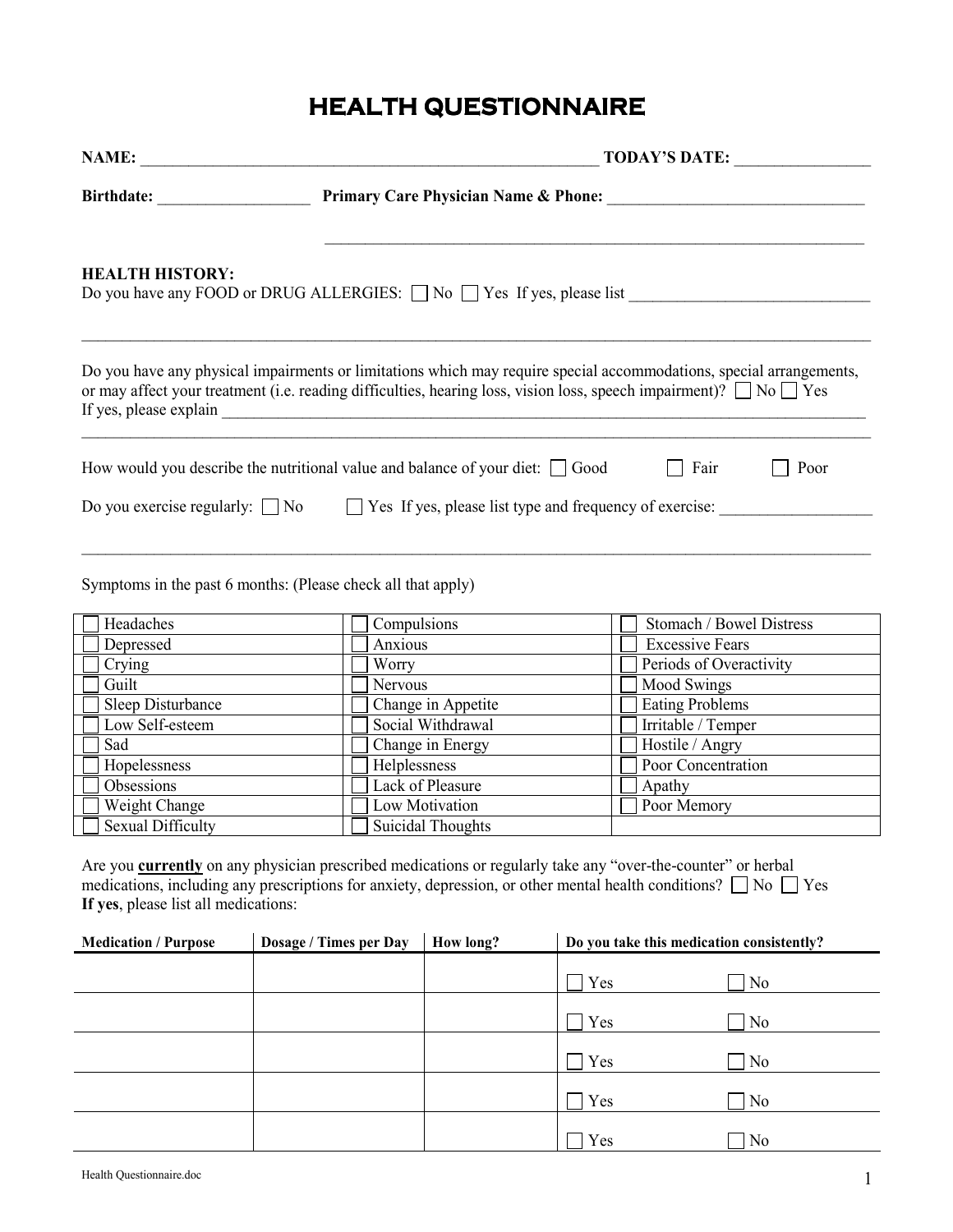| In the <b>past</b> , have you ever taken medication for a mental health condition? $\Box$ No                                                                                                                                                                                                                                                     |                                                                   |                                                 | $\Box$ Yes If yes, please describe: |
|--------------------------------------------------------------------------------------------------------------------------------------------------------------------------------------------------------------------------------------------------------------------------------------------------------------------------------------------------|-------------------------------------------------------------------|-------------------------------------------------|-------------------------------------|
| Hospitalizations / surgeries? $\Box$ No $\Box$ Yes If yes, please describe (include dates, complications, & outcomes):                                                                                                                                                                                                                           |                                                                   |                                                 |                                     |
| Do you have any medical conditions? No Yes If yes, please describe:                                                                                                                                                                                                                                                                              |                                                                   |                                                 |                                     |
| How many pregnancies have you had: ____________ Any complications? ___ No ____ Yes If yes, please describe: ____                                                                                                                                                                                                                                 |                                                                   |                                                 |                                     |
| Have you ever had a miscarriage? $\Box$ No $\Box$ Yes If yes, when and at what point in the pregnancy did it occur:                                                                                                                                                                                                                              |                                                                   |                                                 |                                     |
| Have you ever had an abortion? $\Box$ No $\Box$ Yes                                                                                                                                                                                                                                                                                              |                                                                   |                                                 |                                     |
| <b>BEHAVIORAL HEALTH</b>                                                                                                                                                                                                                                                                                                                         |                                                                   |                                                 |                                     |
| Have you had prior psychiatric counseling or alcohol/drug treatment? $\Box$ No $\Box$ Yes<br>If yes, please list names and dates below:                                                                                                                                                                                                          |                                                                   |                                                 |                                     |
| <b>Therapist/Doctor or Program Name:</b>                                                                                                                                                                                                                                                                                                         | <b>OUTPATIENT</b>                                                 |                                                 | Date:                               |
| Hospital:                                                                                                                                                                                                                                                                                                                                        | <b>INPATIENT</b>                                                  |                                                 | Date:                               |
| Regarding past treatment, what did you find most helpful to you?                                                                                                                                                                                                                                                                                 |                                                                   |                                                 |                                     |
| What was least helpful?                                                                                                                                                                                                                                                                                                                          |                                                                   |                                                 |                                     |
| <b>HOBBIES / INTERESTS:</b>                                                                                                                                                                                                                                                                                                                      |                                                                   |                                                 |                                     |
| <b>SUBSTANCE USE HISTORY:</b><br>Have you experienced any of the following problems as a result of alcohol, prescription medications, or other drug use?<br>$\Box$ No $\Box$ Yes If yes, please check any that apply:<br>financial problems<br>increased tolerance<br>blackouts<br>Legal Involvement<br><b>DUI</b><br>Comments/details on above: | relationship problems<br>physical problems<br>withdrawal symptoms | work problems<br>emotional problems<br>cravings |                                     |
| Has anyone in your family had problems with alcohol or other drug use? $\Box$ No $\Box$ Yes If yes, please explain:                                                                                                                                                                                                                              |                                                                   |                                                 |                                     |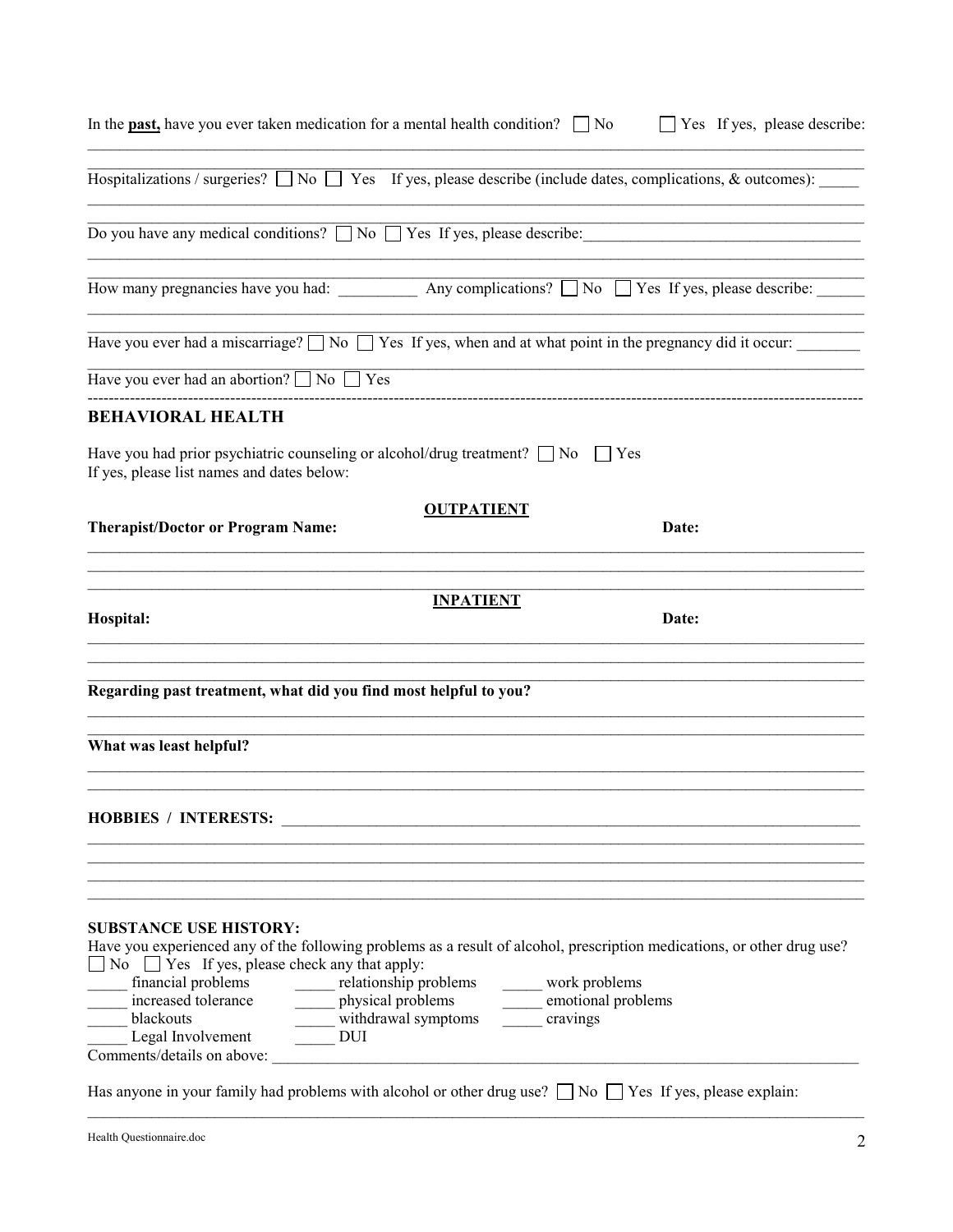**Please indicate the following:** 

| <b>SUBSTANCE</b>                                                                                                                                                                                                                                                                                                                                                                                                                                                            | <b>AMOUNT</b>                                                                                                                                                                                                                                                                                                                                                                                                                                                           | <b>FREQUENCY</b> | <b>DURATION</b> | <b>FIRST USE</b>                                                                                                                                                                                                                                                                                       | <b>LAST USE</b> |  |  |
|-----------------------------------------------------------------------------------------------------------------------------------------------------------------------------------------------------------------------------------------------------------------------------------------------------------------------------------------------------------------------------------------------------------------------------------------------------------------------------|-------------------------------------------------------------------------------------------------------------------------------------------------------------------------------------------------------------------------------------------------------------------------------------------------------------------------------------------------------------------------------------------------------------------------------------------------------------------------|------------------|-----------------|--------------------------------------------------------------------------------------------------------------------------------------------------------------------------------------------------------------------------------------------------------------------------------------------------------|-----------------|--|--|
| Caffeine                                                                                                                                                                                                                                                                                                                                                                                                                                                                    |                                                                                                                                                                                                                                                                                                                                                                                                                                                                         |                  |                 |                                                                                                                                                                                                                                                                                                        |                 |  |  |
| Tobacco                                                                                                                                                                                                                                                                                                                                                                                                                                                                     |                                                                                                                                                                                                                                                                                                                                                                                                                                                                         |                  |                 |                                                                                                                                                                                                                                                                                                        |                 |  |  |
| Alcohol                                                                                                                                                                                                                                                                                                                                                                                                                                                                     |                                                                                                                                                                                                                                                                                                                                                                                                                                                                         |                  |                 |                                                                                                                                                                                                                                                                                                        |                 |  |  |
| Marijuana                                                                                                                                                                                                                                                                                                                                                                                                                                                                   |                                                                                                                                                                                                                                                                                                                                                                                                                                                                         |                  |                 |                                                                                                                                                                                                                                                                                                        |                 |  |  |
| Opiods / Narcotics                                                                                                                                                                                                                                                                                                                                                                                                                                                          |                                                                                                                                                                                                                                                                                                                                                                                                                                                                         |                  |                 |                                                                                                                                                                                                                                                                                                        |                 |  |  |
| Amphetamines                                                                                                                                                                                                                                                                                                                                                                                                                                                                |                                                                                                                                                                                                                                                                                                                                                                                                                                                                         |                  |                 |                                                                                                                                                                                                                                                                                                        |                 |  |  |
| Cocaine                                                                                                                                                                                                                                                                                                                                                                                                                                                                     |                                                                                                                                                                                                                                                                                                                                                                                                                                                                         |                  |                 |                                                                                                                                                                                                                                                                                                        |                 |  |  |
| Hallucinogens                                                                                                                                                                                                                                                                                                                                                                                                                                                               |                                                                                                                                                                                                                                                                                                                                                                                                                                                                         |                  |                 |                                                                                                                                                                                                                                                                                                        |                 |  |  |
| Other                                                                                                                                                                                                                                                                                                                                                                                                                                                                       |                                                                                                                                                                                                                                                                                                                                                                                                                                                                         |                  |                 |                                                                                                                                                                                                                                                                                                        |                 |  |  |
| Please comment:                                                                                                                                                                                                                                                                                                                                                                                                                                                             | <b>HISTORY OF ABUSE:</b><br>Physical Abuse Rape/Sexual Assualt Date Rape<br>Sexual Abuse<br>Have you ever experienced:<br>Early Exposure to Pornography $\Box$ Domestic Violence $\Box$<br>Other Trauma<br>Verbal/Emotional Abuse                                                                                                                                                                                                                                       |                  |                 |                                                                                                                                                                                                                                                                                                        |                 |  |  |
| <b>CULTURAL/ETHNIC/SEXUAL:</b>                                                                                                                                                                                                                                                                                                                                                                                                                                              |                                                                                                                                                                                                                                                                                                                                                                                                                                                                         |                  |                 | Do you have any cultural, ethnic or racial issues that need consideration?<br>The mass of the same state and the same state and the same state and the state and the state and the state and the state and state and state and s<br>Do you have any sexual orientation issues that need consideration? |                 |  |  |
|                                                                                                                                                                                                                                                                                                                                                                                                                                                                             |                                                                                                                                                                                                                                                                                                                                                                                                                                                                         |                  |                 |                                                                                                                                                                                                                                                                                                        |                 |  |  |
|                                                                                                                                                                                                                                                                                                                                                                                                                                                                             | <b>MILITARY SERVICE:</b> $\Box$ No $\Box$ Yes Type of Discharge:<br><b>MILITARY SERVICE:</b> $\Box$ No $\Box$ Yes Type of Discharge: $\Box$<br>Were you involved in combat duty? $\Box$ No $\Box$ Yes If yes, please describe: $\Box$<br>EMPLOYMENT: Currently employed?  No  Sec Job Title:  No  Sec Job Title:  No  Sec Job Title:  No  Sec Job Title:  No  Sec Job Title:  No  Sec Job Title:  No  Sec Job Title:  No  Sec Job Title:  No  Sec Job Title:  No  Sec J |                  |                 |                                                                                                                                                                                                                                                                                                        |                 |  |  |
|                                                                                                                                                                                                                                                                                                                                                                                                                                                                             |                                                                                                                                                                                                                                                                                                                                                                                                                                                                         |                  |                 |                                                                                                                                                                                                                                                                                                        |                 |  |  |
| Diploma:<br>$\Box$ No $\Box$ Yes                                                                                                                                                                                                                                                                                                                                                                                                                                            |                                                                                                                                                                                                                                                                                                                                                                                                                                                                         |                  |                 |                                                                                                                                                                                                                                                                                                        |                 |  |  |
| <b>SPIRITUAL HISTORY:</b><br>Is spirituality an important resource for you? $\Box$ No $\Box$ Yes If yes, does your practice of spirituality include:<br>Attendance at religious services? □ No □ Yes Frequency:<br>Practice of spiritual disciplines such as prayer, reading, or meditation? $\Box$ No $\Box$ Yes<br>Involvement in some type of ministry $\Box$ No $\Box$ Yes<br>Involvement in a small group or with a spiritual director or mentor? $\Box$ No $\Box$ Yes |                                                                                                                                                                                                                                                                                                                                                                                                                                                                         |                  |                 |                                                                                                                                                                                                                                                                                                        |                 |  |  |
| <b>FAMILY HISTORY:</b><br>Is there any history of emotional / mental health problems, or suicide in the family? $\Box$ No $\Box$ Yes<br>If yes, please explain:                                                                                                                                                                                                                                                                                                             |                                                                                                                                                                                                                                                                                                                                                                                                                                                                         |                  |                 |                                                                                                                                                                                                                                                                                                        |                 |  |  |
| Number of siblings:<br>Please describe your relationship with siblings:                                                                                                                                                                                                                                                                                                                                                                                                     |                                                                                                                                                                                                                                                                                                                                                                                                                                                                         |                  |                 |                                                                                                                                                                                                                                                                                                        |                 |  |  |
| <u> 1989 - Johann John Stoff, deutscher Stoffen und der Stoffen und der Stoffen und der Stoffen und der Stoffen</u><br>Please describe your relationship with your parents:                                                                                                                                                                                                                                                                                                 |                                                                                                                                                                                                                                                                                                                                                                                                                                                                         |                  |                 |                                                                                                                                                                                                                                                                                                        |                 |  |  |

 $\_$  , and the state of the state of the state of the state of the state of the state of the state of the state of the state of the state of the state of the state of the state of the state of the state of the state of the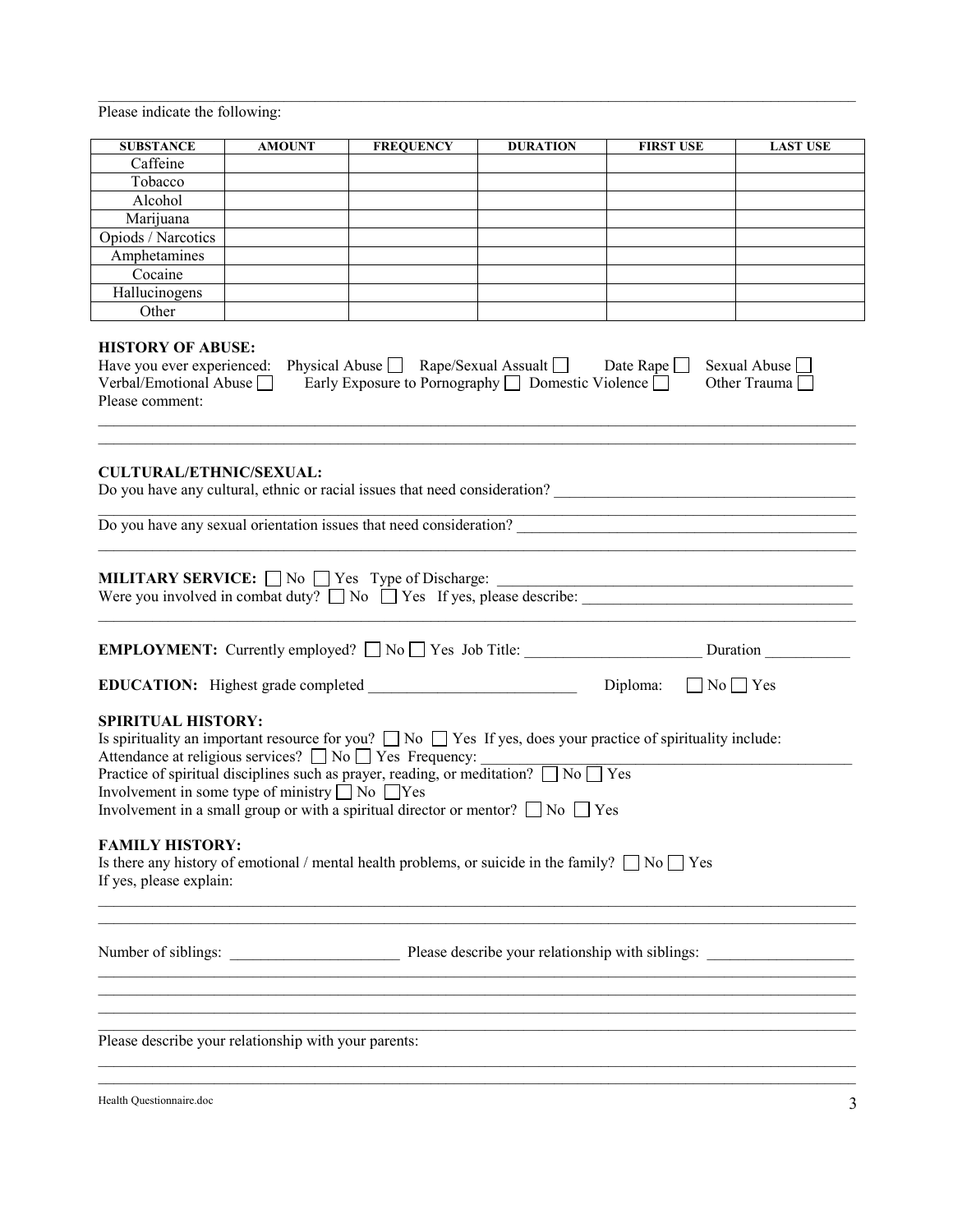| <b>MARITAL HISTORY:</b> |                                                                                                                                                                                                                                      |                 |                                                             |         |
|-------------------------|--------------------------------------------------------------------------------------------------------------------------------------------------------------------------------------------------------------------------------------|-----------------|-------------------------------------------------------------|---------|
| Single $\Box$           | Married $\Box$                                                                                                                                                                                                                       | Divorced $\Box$ | Widowed $\Box$                                              | Partner |
|                         |                                                                                                                                                                                                                                      |                 |                                                             |         |
|                         | Duration of Marriage: <u>contract of Marriage and State of American contract of Marriage and State of American contract of Marriage and State of American contract of Marriage and State of American contract of Marriage and St</u> |                 |                                                             |         |
|                         | Any Separations?                                                                                                                                                                                                                     |                 |                                                             |         |
|                         |                                                                                                                                                                                                                                      |                 |                                                             |         |
|                         |                                                                                                                                                                                                                                      |                 |                                                             |         |
|                         | Please describe current status of marriage:                                                                                                                                                                                          |                 | <u> 1989 - Johann Stoff, amerikansk politiker (d. 1989)</u> |         |
| <b>LEGAL HISTORY:</b>   | Have you ever had involvement with the legal system? $\Box$ No $\Box$ Yes If yes, please explain when, what involvement,                                                                                                             |                 |                                                             |         |
|                         |                                                                                                                                                                                                                                      |                 |                                                             |         |
|                         | Are you currently on probation or parole? $\Box$ No $\Box$ Yes                                                                                                                                                                       |                 | Have you ever been incarcerated? $\Box$ No $\Box$ Yes       |         |
|                         | The information I have provided above is true to the best of my knowledge.                                                                                                                                                           |                 |                                                             |         |
|                         |                                                                                                                                                                                                                                      |                 |                                                             |         |

Client Signature

 $\overline{Date}$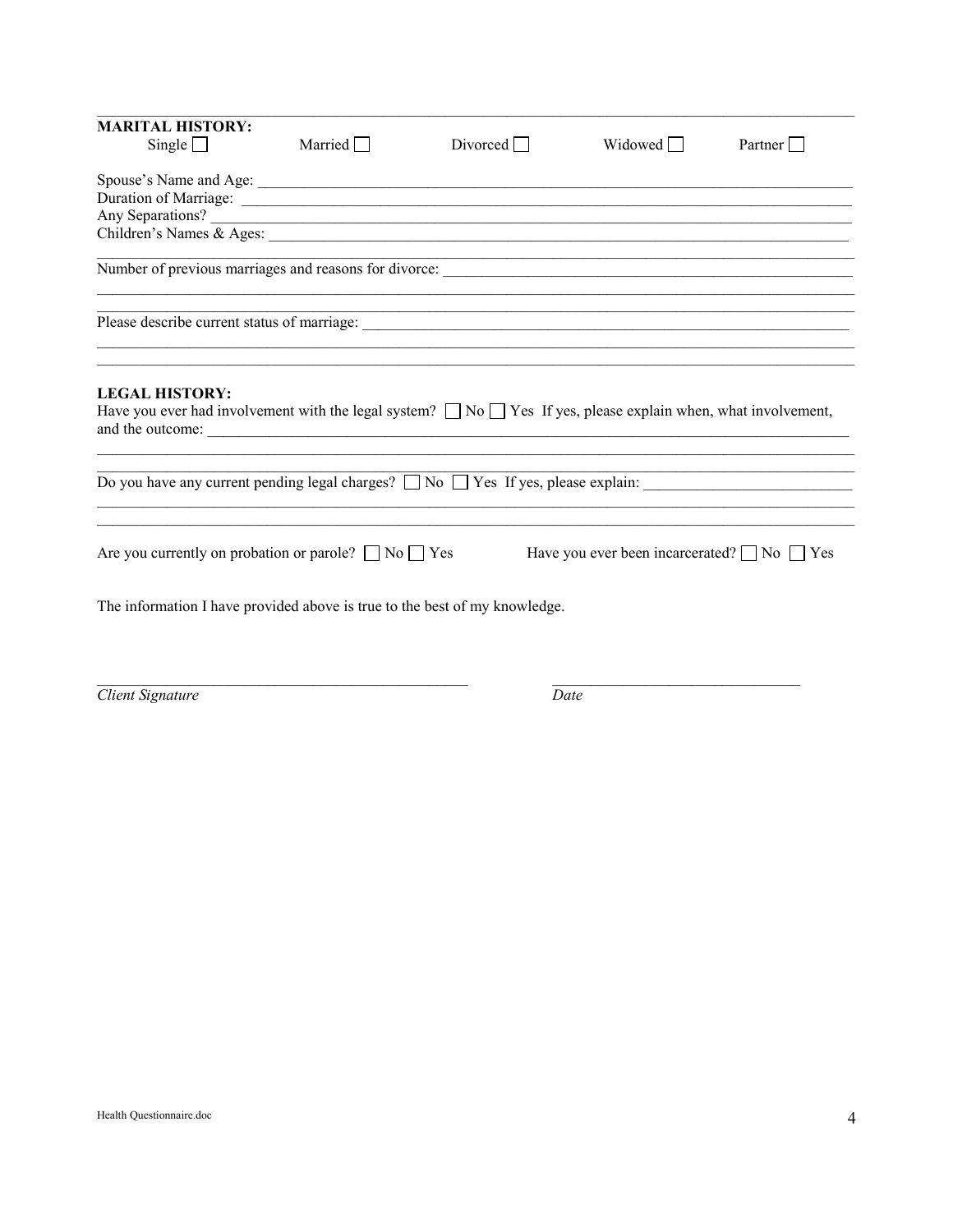7413 Maxtown Road Westerville, OH 43082 Phone: 614.818.4099 Fax: 614.818.4096

## **Notice of Privacy Practices**

THIS NOTICE DESCRIBES HOW CLINICAL INFORMATION ABOUT YOU MAY BE USED AND DISCLOSED, AND HOW YOU CAN GET ACCESS TO THIS INFORMATION. PLEASE REVIEW IT CAREFULLY.

#### **INTRODUCTION**

This notice describes the privacy practices of Pathways Counseling Center (hereinafter referred to as PCC). This notice applies to all of the health records that identify you and the care you receive from us. If you are under 18 years of age, your parents or guardian must sign for you and handle your privacy rights for you.

#### **PRIVACY AND THE LAW**

PCC is required to give you this Notice of Privacy Policy because of federal law, the Health Insurance Portability and Accountability Act of 1996 (HIPAA). We will follow the terms of his notice while it is in effect and inform you of any changes. We are committed to keeping your mental health information private, and we are also required by law to respect your confidentiality.

#### **WHO WILL FOLLOW THIS NOTICE**

Any health care professional authorized to enter information into your clinical record, all employees, staff and other personnel at PCC who may need access to your information must abide by this Notice of Privacy Practices. All business associates (such as our billing electronic claims submission service and credit card submission for this practice) may share information with each other for treatment, payment purposes, or health care operations described in this notice. Except where treatment is involved, only the minimum necessary information needed to accomplish the task will be shared.

#### **PROTECTED HEALTH INFORMATION (PHI)**

Any information we collect regarding your physical or mental health is called Protected Health Information (PHI). This may include the intake assessment, counseling sessions, psychological testing, records requested from other treating professionals, and payment for your care. All of this information comprises your clinical record, which may be stored as paper charts and files, computer and electronic data. The clinical record is the property of PCC, but the PHI in the clinical record belongs to you.

#### **USE AND DISCLOSURE OF PHI**

Use. Use of PHI occurs when your information is read by your counselor or other approved Pathways personnel for routine purposes (e.g. insurance billing).

Disclosure. Disclosure of PHI occurs when is when your information is shared with or sent to other outside PCC. Consent Form. By law, we may not treat you unless you give us written authorization to use your PHI for the purposes of treatment, payment, and healthcare

operations. We may use and disclose this information without your specific consent.

Treatment. We may use and disclose your PHI to provide, coordinate, or manage your mental health care and related services, for example, if we consult with other health care providers regarding your treatment with us, or if we refer you to another professional such as a physician or psychiatrist, for additional services.

Payment. We may use and disclose your PHI to bill you, your insurance provider or others, to be paid for the treatment we provide you. We may contact your insurance company to check exactly what your insurance covers. They may request information from us, such as dates of services, diagnoses, treatment plan, and progress made. We may also disclose limited PHI to consumer reporting agencies related to collection of payments owed to us. Mental Healthcare Operations. We may use or disclose your PHI for mental health care operations to ensure that you receive quality care. For example, to review our treatment and services and to evaluate the performance of our staff as it relates to your care.

#### **APPOINTMENT REMINDERS, TEST RESULTS, AND TREATMENT INFORMATION**

PCC may contact you to provide appointment reminders, test results, or to give you information about other treatments or health-related services that may be of interest to you. Ways we may contact you include, but are not limited to, voice mail messages, postcards, letters and email, unless you direct us otherwise in writing.

#### **OTHER USES AND DISCLOSURES NO REQUIRING CONSENT OR AUTHORIZATION**

The law lets us use and disclose some of your PHI without your consent or authorization, when required by law. There are some federal, sate or local laws, which require us to disclose PHI. By law we are required to report:

- Suspected child and elder abuse or neglect
- Abuse or neglect of an incompetent adult (such as a severely mentally retarded adult)
- Incidents of domestic violence

If you are involved in a lawsuit or legal proceeding and we receive a subpoena, discovery request, or other lawful process, we may have to release some of your PHI. We will only do so after attempting to inform you of the request, consulting your lawyer, or trying to get a court order to protect the information requested. We have to release information to government agencies that check on us to see that we are obeying privacy laws. *For Law*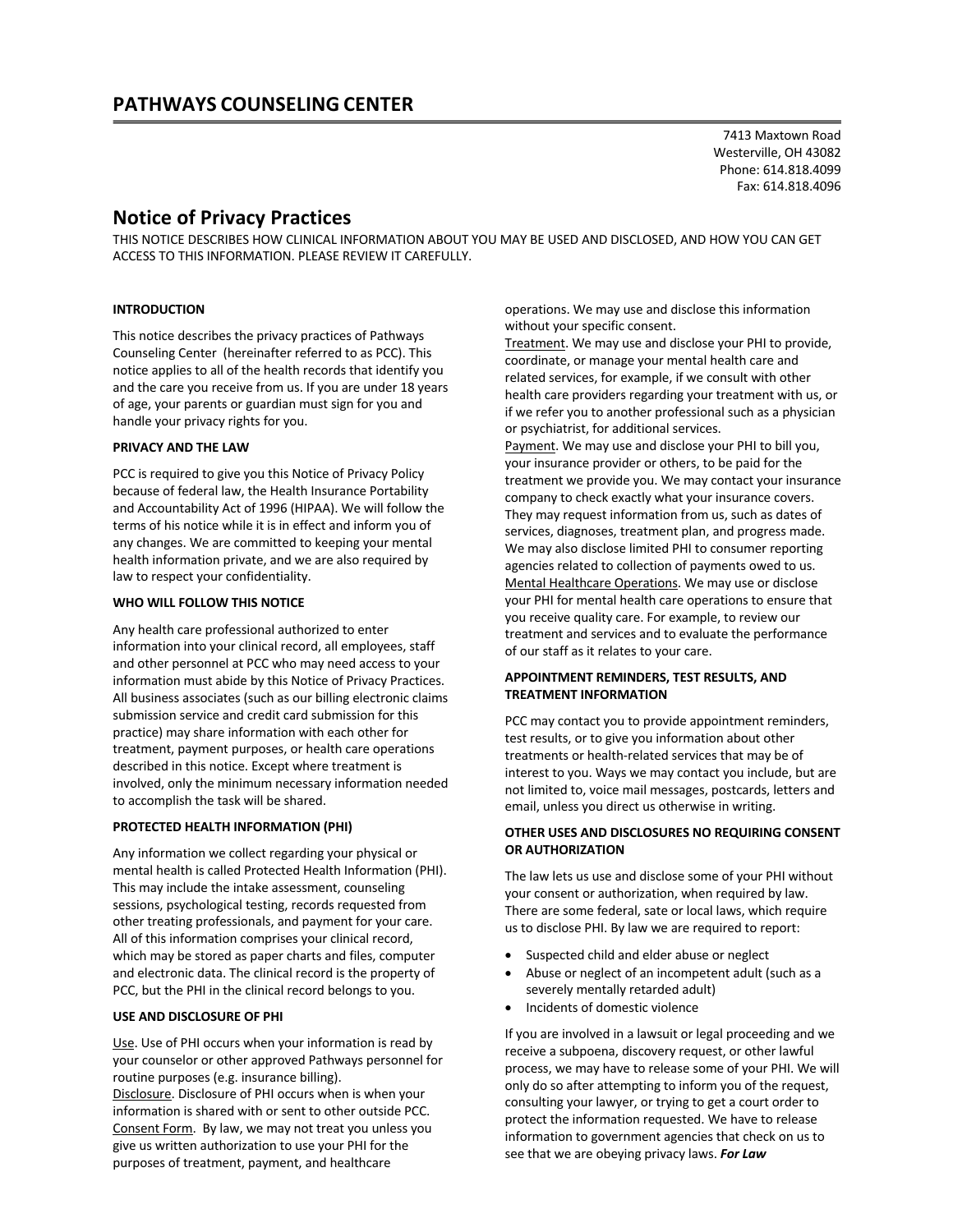*Enforcement Purposes.* We may release PHI if asked to do so by a law enforcement official to investigate a crime or criminal. *For Public Health Activities.* We may disclose PHI to agencies that investigate for purposes related to preventing or controlling disease, injury, or disability. *Relating to Descendants.* We may disclose PHI to coroners, medial examiners, or funeral directors, and to organizations relating to organ, eye, or tissue donations or transplants. *For Specific Government Functions.* We may disclose PHI of military personnel and veterans to government benefit programs relating to eligibility and enrollment to worker's compensation programs, to correctional facilities if you are an inmate, and for national security reasons. *To Prevent a Serious Threat to Health and Safety.* If we believe that there is a serious threat to your health or safety, or that of another person, or of the public, we can disclose some of your PHI. We will only disclose to persons who can prevent the danger.

#### **USES AND DISCLOSURES TO WHICH YOU HAVE AN OPPORTUNITY TO OBJECT**

We may share your PHI with your family or other involved in your care, such as close friends or clergy. You may inform us whom you may wish us to contact, and the limits of what we may share. We will honor your wishes as long as your request is not against the law. In an emergency we may share information if we believe it is what you would have wanted and is in your best interest. We will tell you as soon as possible of the action we have taken. We will discontinue such action at your request as long as it is not against the law.

#### **YOUR PERSONAL HEALTH INFORMATION RIGHTS**

Right to Request Restrictions. You may submit a written request indicating the PHI about which you wish to restrict disclosure. We are not required to agree with your request, but we will do so if we are able (e.g. if it is not against the law).

Right to an Accounting of Disclosures. When we disclose your PHI, we record to whom it was sent, when and what was sent. You may submit a written request for a list of these disclosures. You must state the time period of disclosures you are requesting (no longer than 6 years and may not include dates prior to April 14, 2003). Right to Amend. You may request in writing an amendment to your PHI that is incorrect or incomplete, indicating the reason supporting your request. If we deny your request, you have the right to file a statement of disagreement with PCC. Such statements and our rebuttal will be kept on file and sent out with any future authorized requests for information pertaining to the appropriate

7413 Maxtown Road Westerville, OH 43082 Phone: 614.818.4099 Fax: 614.818.4096

#### portion of your record.

Right to Inspect and Copy. You may make a written request to inspect and copy your PHI. We may deny your request in limited circumstances, including psychotherapy notes, information for use in civil, criminal and administrative action, and PHI to which access is prohibited by law. If we deny access, you may request the denial be reviewed by another licensed mental health professional. PCC reserves the right to charge a fee for the costs of copying, mailing, or other supplies associated with your request.

Right to Request Confidential Communication. You may specify in writing how or where you wish to be contacted by PCC regarding the confidential communication of your PHI. You do not need to give us a reason for such a request. We will accommodate all reasonable requests, but we reserve the right to deny those that impose an unreasonable burden on the practice.

Right to a Paper Copy of this Notice. If you have agreed to receive this Notice of our Privacy Practices electronically, you may request a paper copy.

#### **USES AND DISCLOSURES THAT YOU AUTHORIZE**

If you need more information or have questions about our privacy practices, please speak to the Privacy Officer whose name and telephone number appear below. If you have a problem with how your PHI has been handled, or if you believe your privacy rights have been violated, contact the Privacy Officer. You have the right to file a complaint with PCC and with the Secretary of the Federal Department of Health and Human Services. We promise that we will not in any way limit your care at PCC or take any actions against you if you file a complaint.

US Department of Health and Human Services 233 N Michigan Ave, Suite 240, Chicago, IL 60601 312.886.2359

Office for Civil Rights Department of Health and Human Services Mils Stop Room 506F Hubert H Humphrey Building

200 Independence Ave SW, Washington, DC 20201 202.205.8725

7413 Maxtown Road, Westerville, Ohio 43082 614.818.4099.

----------

----------

Effective September 1, 2006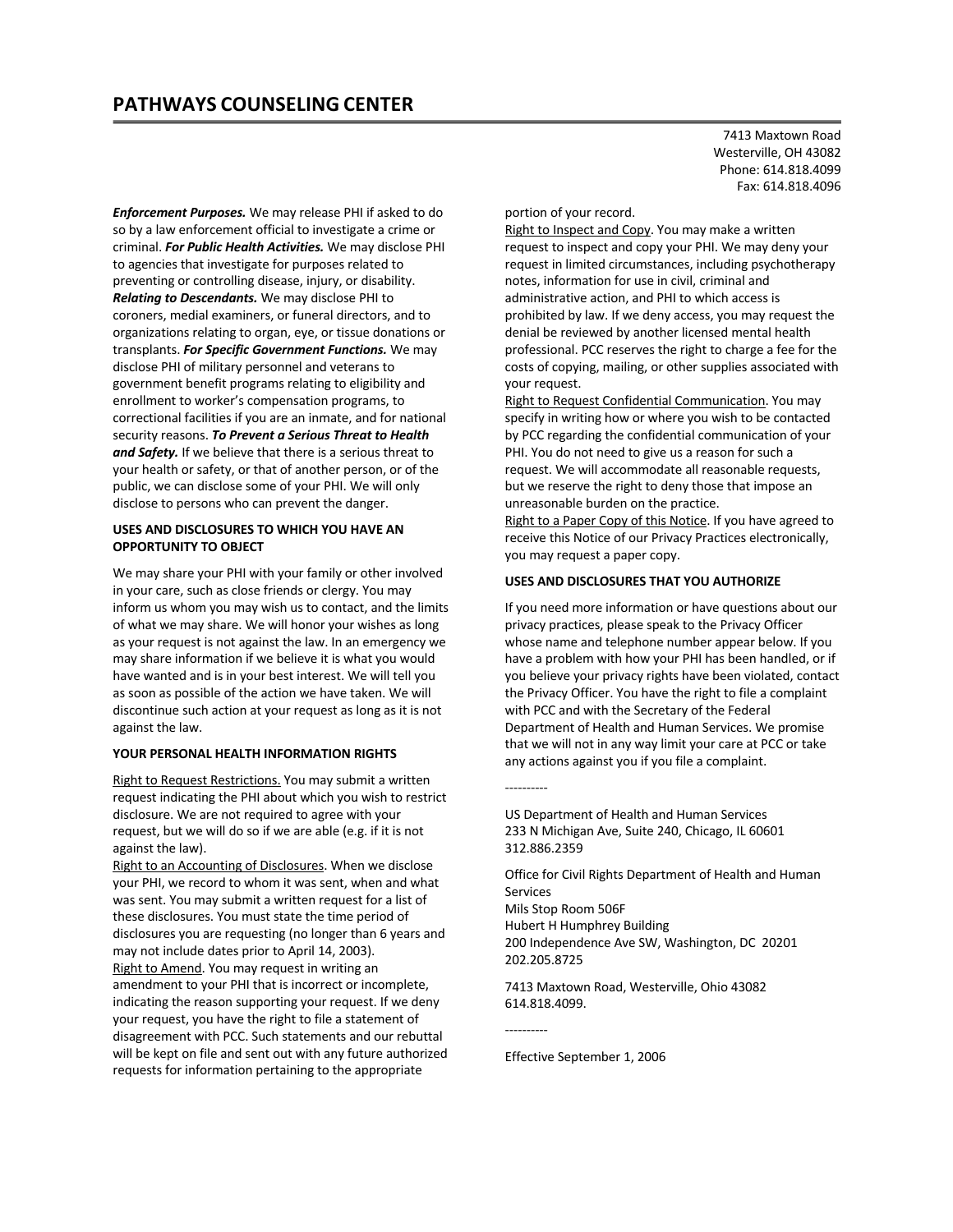7413 Maxtown Road Westerville, OH 43082 Phone: 614.818.4099 Fax: 614.818.4096

## **Acknowledgement of Receipt of Notice of Privacy Practices**

This is to acknowledge that I have read Pathways Counseling Center's Notice of Privacy Practices (effective September 1, 2006) on the date below and can request a copy to take with me if I would like to do so.

| Client name (please print)                                   |             |          |
|--------------------------------------------------------------|-------------|----------|
| Client street address (please print)                         | City, State | Zip Code |
| Client signature<br>(or personal representative's signature) | Date        |          |
| Name of personal representative (if applicable)              |             |          |

\_\_\_\_\_\_\_\_\_\_\_\_\_\_\_\_\_\_\_\_\_\_\_\_\_\_\_\_\_\_\_\_\_\_\_\_\_\_\_\_\_\_\_\_\_\_\_\_\_\_\_\_\_\_\_\_\_\_\_\_\_\_\_\_\_\_\_\_\_\_\_\_\_

Description of representative's authority to act for the client (if applicable)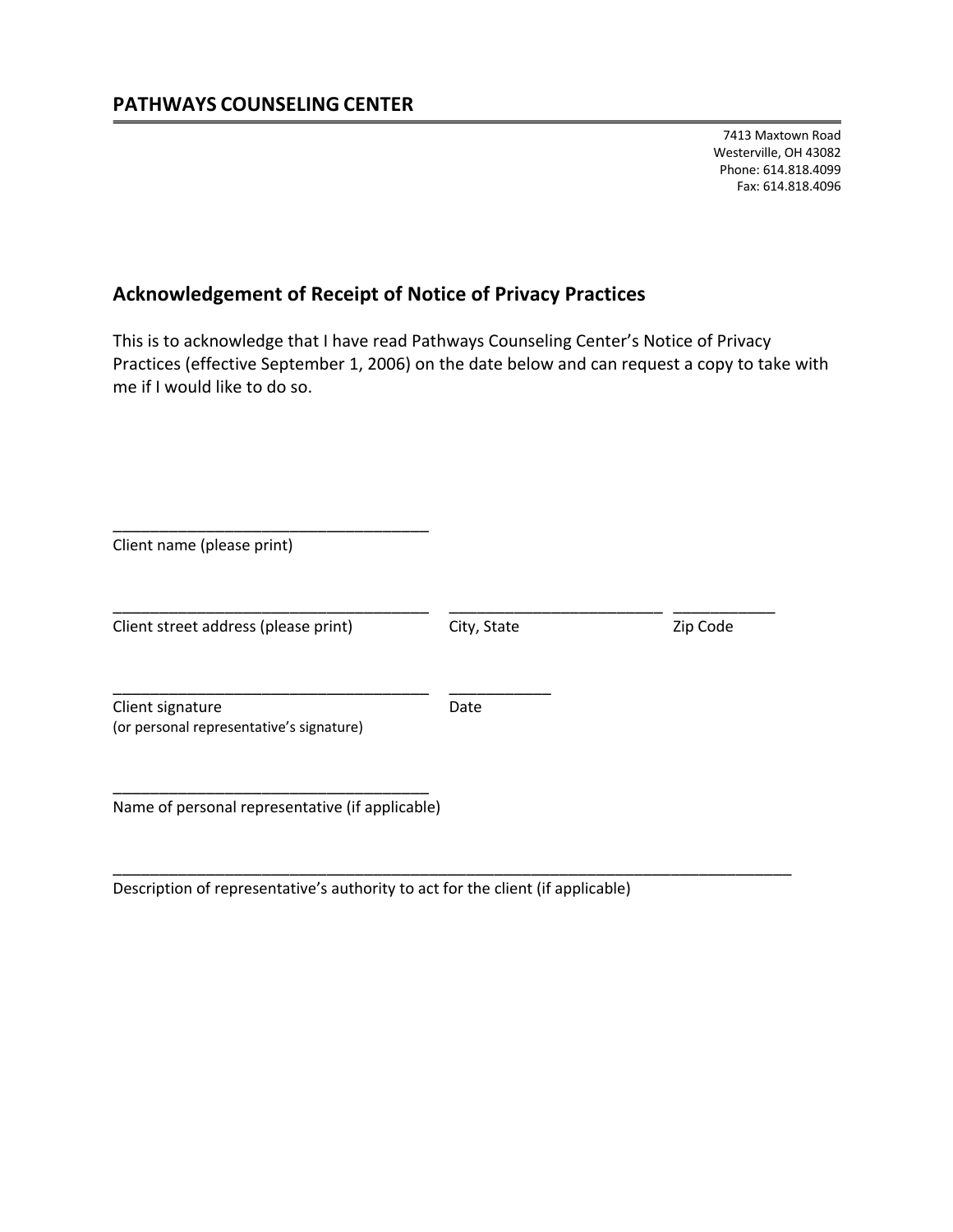7413 Maxtown Road Westerville, OH 43082 Phone: 614.818.4099 Fax: 614.818.4096

## **Authorization to Use and Disclose Protected Health Information**

I am completing this form to allow the use and sharing of protected health information about:

\_\_\_\_\_\_\_\_\_\_\_\_\_\_\_\_\_\_\_\_\_\_\_\_\_\_\_\_\_\_\_\_\_\_\_\_\_\_\_\_\_\_\_\_\_\_\_\_\_\_\_\_\_\_\_\_\_\_\_\_\_\_\_\_\_\_\_\_\_\_\_\_\_\_\_\_\_

Printed name: \_\_\_\_\_\_\_\_\_\_\_\_\_\_\_\_\_\_\_\_\_\_\_\_\_\_\_\_\_\_\_\_\_\_\_\_\_\_\_\_\_\_\_\_\_ Date of Birth: \_\_\_\_\_\_\_\_\_\_\_\_\_\_\_\_

The above named person authorizes **Rhonda Taylor, MA, LPCC**, of Pathways Counseling Center, to use, disclose, and provide information to the following individual(s) and/or agency

 $Name(s):$ 

Address: example and the control of the control of Phone/fax: example and the control of the control of the control of the control of the control of the control of the control of the control of the control of the control o

concerning their evaluation, treatment, or contact with:

(clients' names -- include children's names if applicable)

This authorization for the release of information includes, but it not limited to: case notes, written reports, results of psychological evaluations including psychometric test profiles and protocols, and any such records as may have been kept in the course of the clients' evaluation, treatment or contact with the person named above. This release waiver specifically allows release of all medical records including: mental health treatment, diagnosis, or other mental health consultation and including evaluation and treatment for substance abuse. The information may be released by and sent to **Rhonda Taylor,** in written form, as copies of existing records, or be written or verbal report, either in person or by telephone, and may be sent through the mail or provided by fax transmission. A photocopy of this signed release waiver is considered as valid as the original.

After the expiration of this authorization, no more of this information can be used or released to the individual or agency unless I sign a new authorization. I understand

\_\_\_\_\_\_\_\_\_\_\_\_\_\_\_\_\_\_\_\_\_\_\_\_\_\_\_\_\_\_\_\_\_\_\_ \_\_\_\_\_\_\_\_\_\_\_\_\_\_\_

that I can revoke or cancel this authorization at any time. If I do this, it will prevent any releases after the date it is received but cannot change the fact that some information may have been sent or shared before that date. I understand that I may inspect and have a copy of the health information described in this authorization. I understand that if the individual or agency that receives the information is not a health care provider or health plan covered by federal privacy regulations, the information described above may be redisclosed and no longer protected by those regulations.

I affirm that everything in this form that was not clear to me has been explained, and I now understand all of it. The undersigned has the authority to allow the release of information concerning the persons named above. This release waiver becomes effective on

\_\_\_\_\_\_\_\_\_\_\_\_\_\_\_\_\_\_, and is to remain in effect until \_\_\_\_\_\_\_\_\_\_\_\_\_\_\_\_\_\_, or until cancelled by written notification to **Rhonda Taylor,** signed by the client or the client's legal representative.

Authorized person's name (please print) Authorized person's signature Date

I have discussed the issues above with the client and/or their representative. My observations of their behavior and responses give me no reason to believe that they are not competent to give informed and willing consent.

\_\_\_\_\_\_\_\_\_\_\_\_\_\_\_\_\_\_\_\_\_\_\_\_\_\_\_\_\_\_\_\_\_\_\_ \_\_\_\_\_\_\_\_\_\_\_\_\_\_\_\_\_\_\_\_\_\_\_\_\_\_\_\_\_\_\_\_ \_\_\_\_\_\_\_\_\_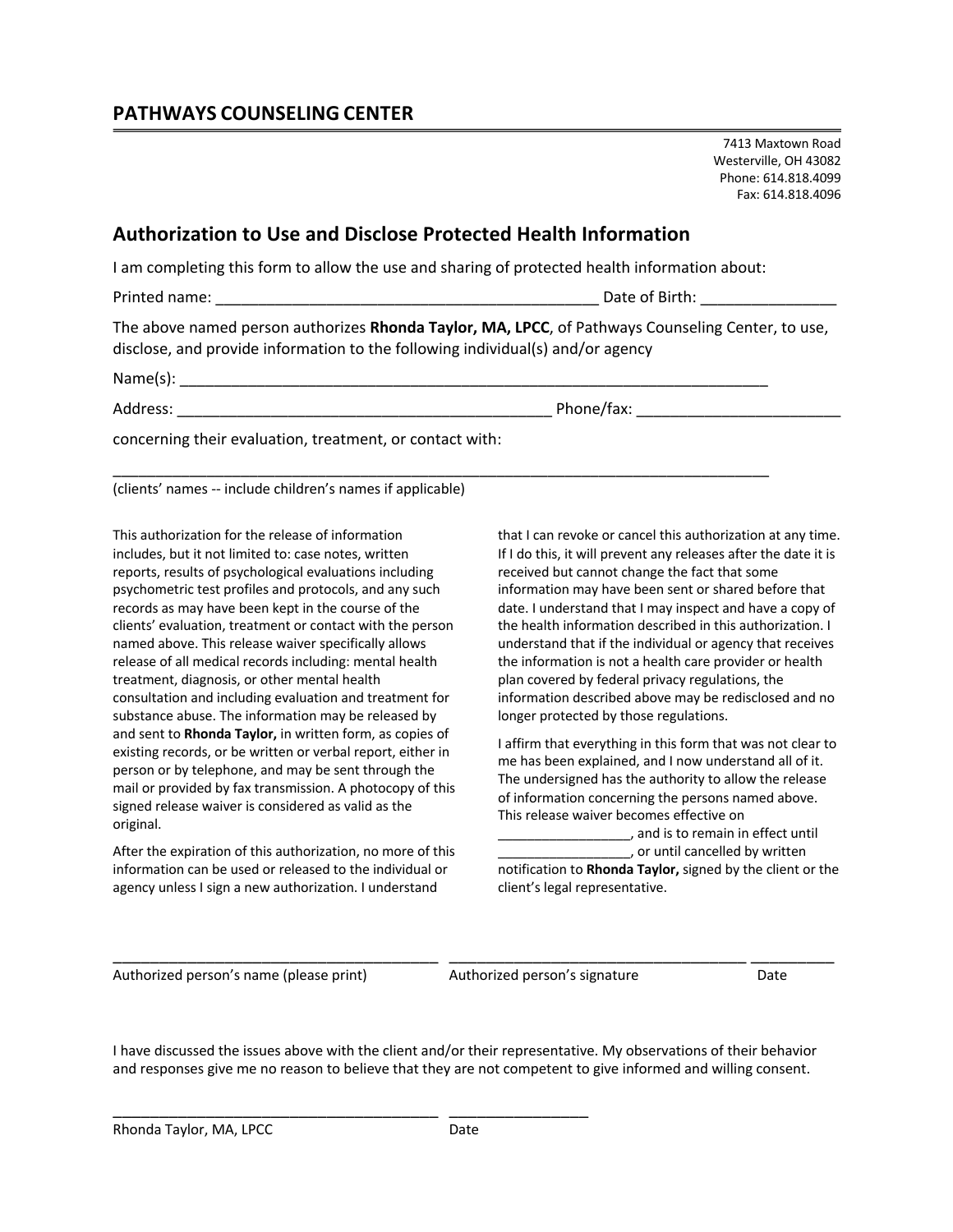7413 Maxtown Road Westerville, OH 43082 Phone: 614.818.4099 Fax: 614.636.4944

## **Permission to Treat a Minor**

I give my permission for \_\_\_\_\_\_\_\_\_\_\_\_\_\_\_\_\_\_\_\_\_\_\_\_\_\_\_\_\_\_\_\_\_\_\_\_\_ (minor's full name) to be treated by **Rhonda Taylor, MA, LPCC** of Pathways Counseling Center.

Signature of parent/guardian Date

\_\_\_\_\_\_\_\_\_\_\_\_\_\_\_\_\_\_\_\_\_\_\_\_\_\_\_\_\_\_\_\_ \_\_\_\_\_\_\_\_\_\_\_

\_\_\_\_\_\_\_\_\_\_\_\_\_\_\_\_\_\_\_\_\_\_\_\_\_\_\_\_\_\_\_\_ \_\_\_\_\_\_\_\_\_\_\_

Rhonda Taylor, MA, LPCC Date